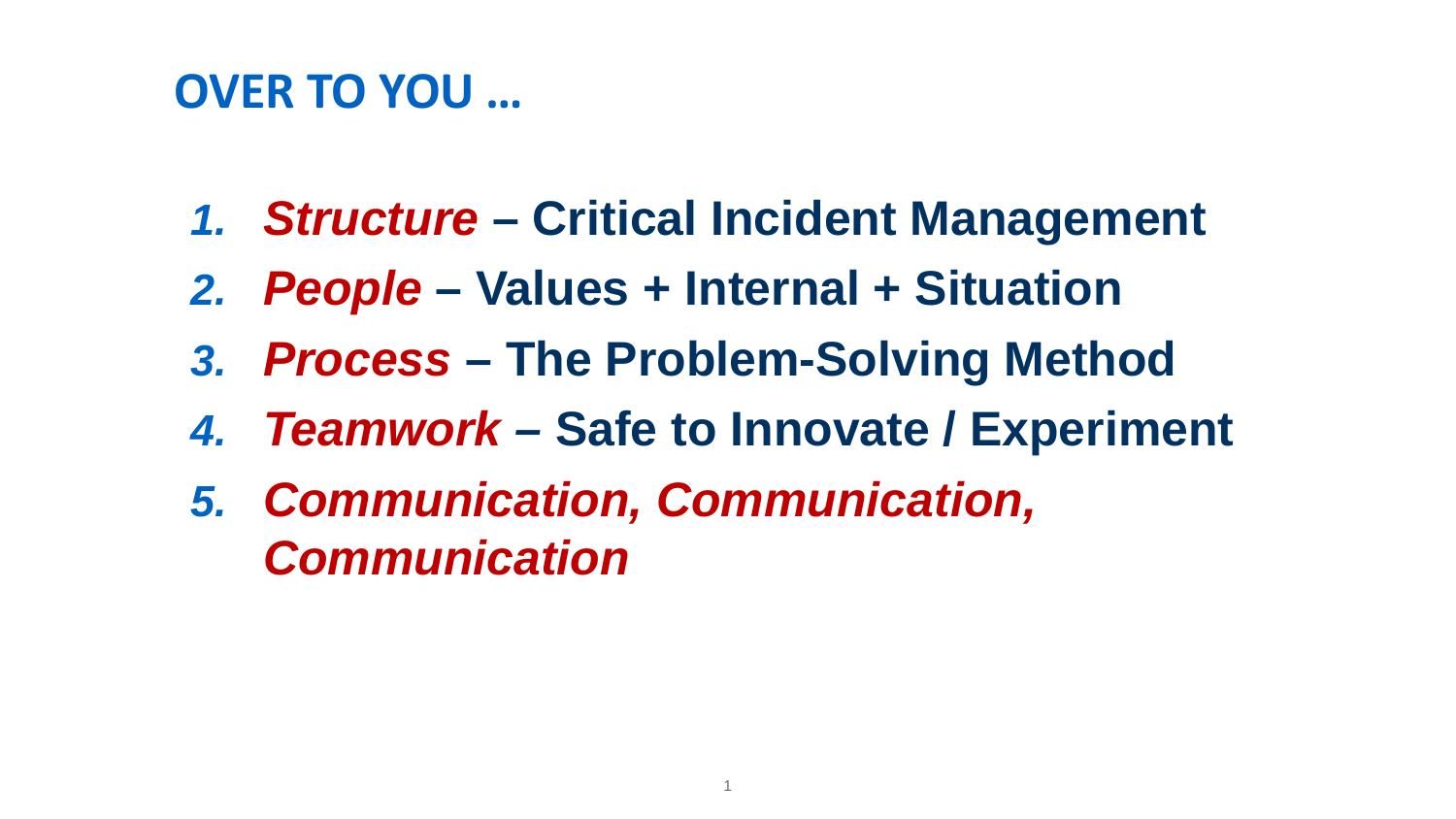### **NEVER FORGET … RESILIENCE IS**

# *WHAT YOU ARE DOING*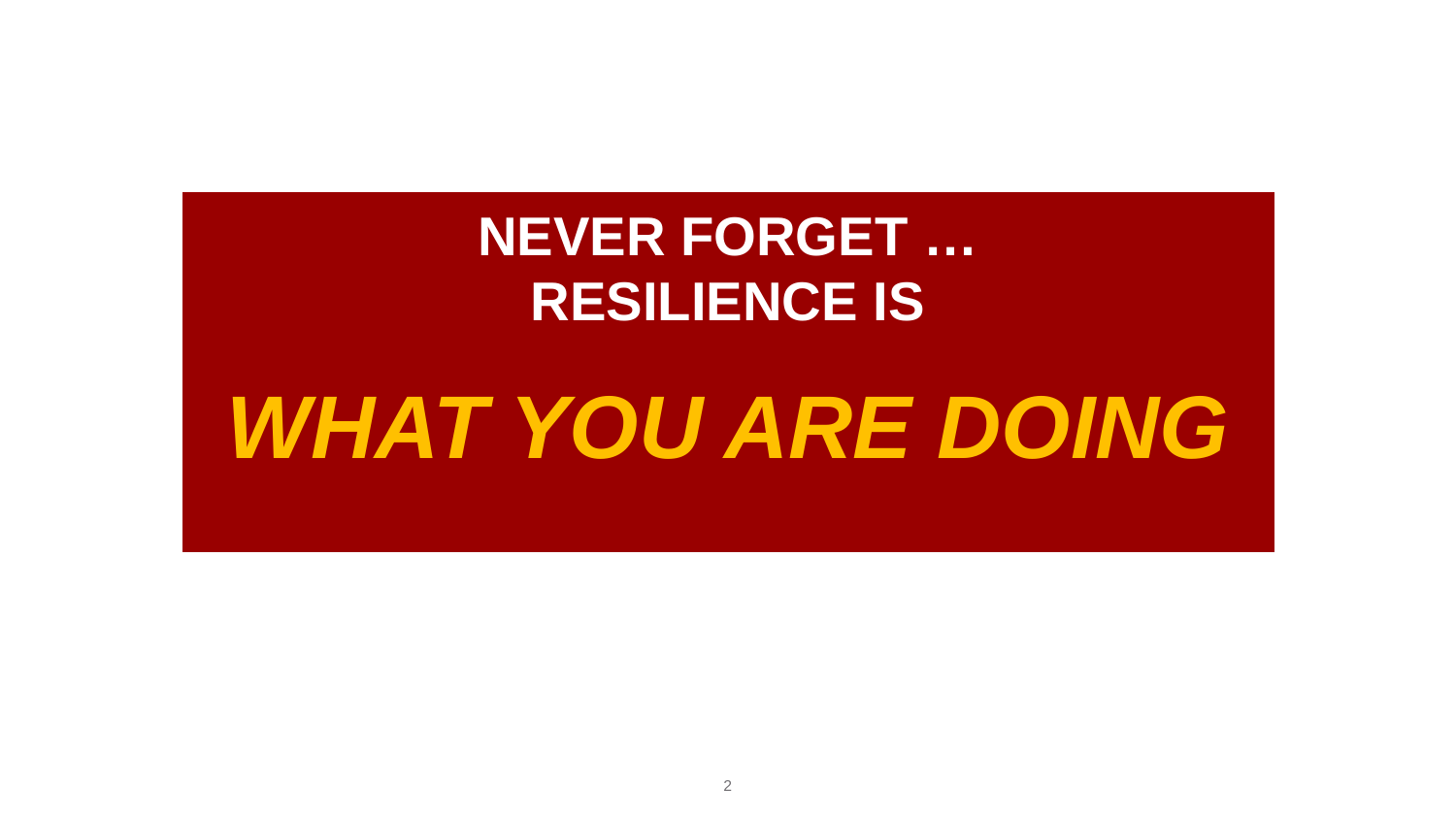#### **GOING FORWARD**

- **New issues will continue to arise**
- **Important priorities will come into conflict**
- **Place confidence in your** *process*
- **Re-work the problem, continuously** *WE* **place** *our* **faith … … in** *your* **leadership**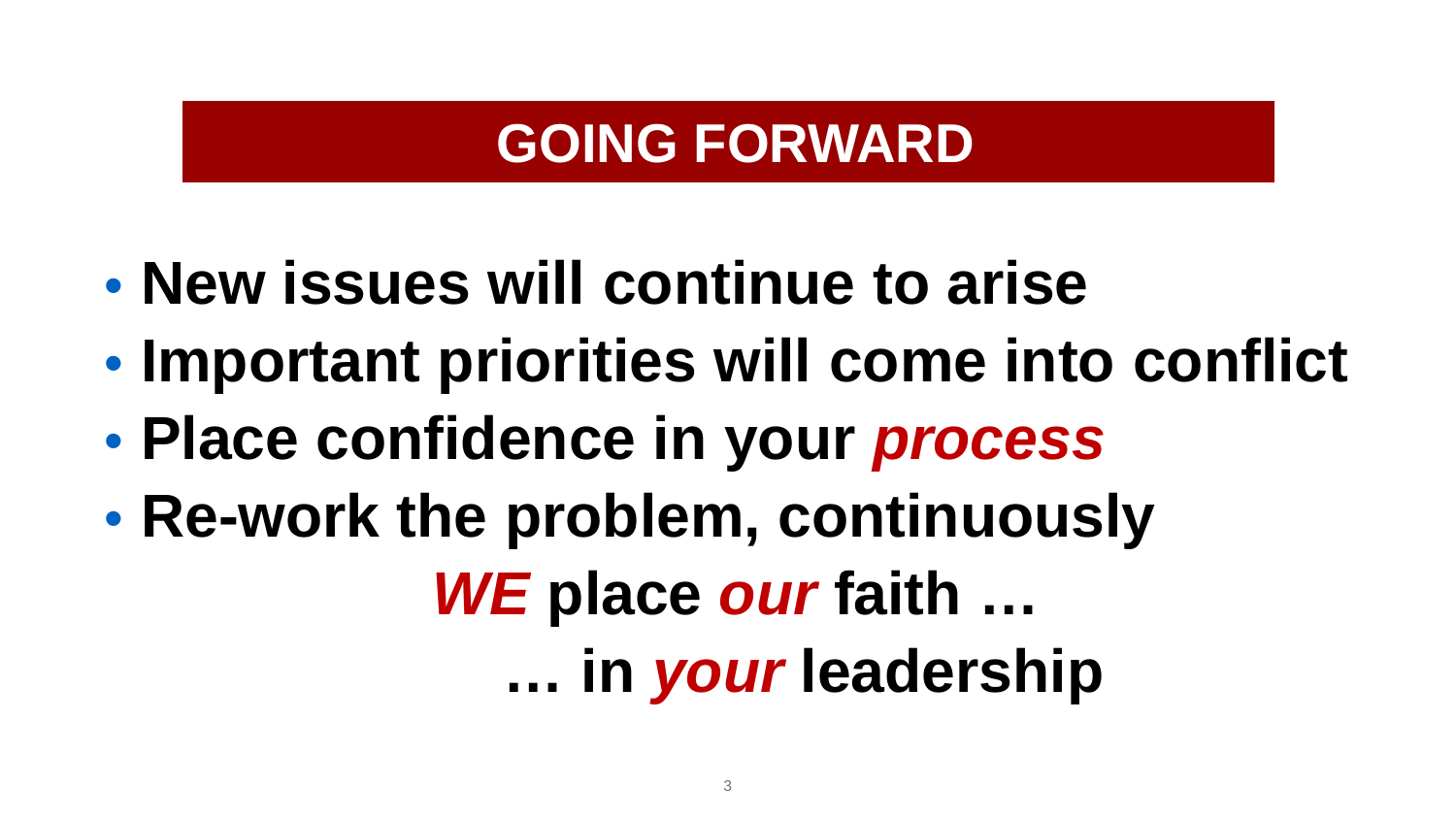#### **TAKING CARE**

# **Be safe – keep your distance Help keep others safe Take care of yourself --** *you* **are an important resource for all of us**

- **Anxiety and constant surprise and problem solving are** *weary-ing*
	- **Seek (episodic) sanctuary**
	- **"Give yourself permission" when needed**

### **This is going to be a marathon**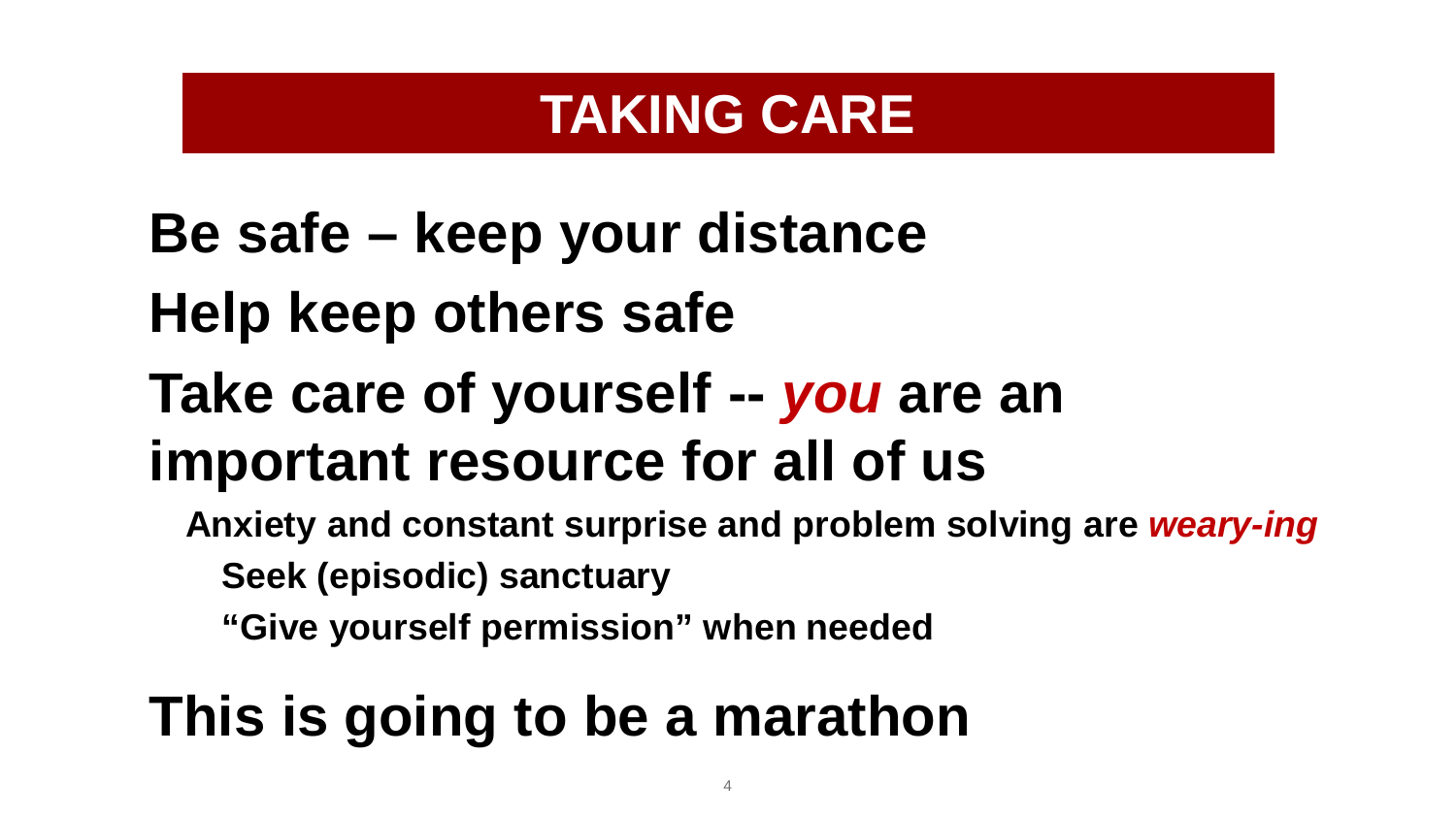#### **A SIGN ON AN OFFICE DOOR HERE …**

- **We** *ARE* **the professionals.**
- **This** *IS* **the bigtime.**
- **This is** *NOT* **a** *REHEARSAL***.**

**These may well be the most challenging issues of your professional and personal lifetime.**

**All you should ask of yourself (or others) is to do the best you reasonably can.**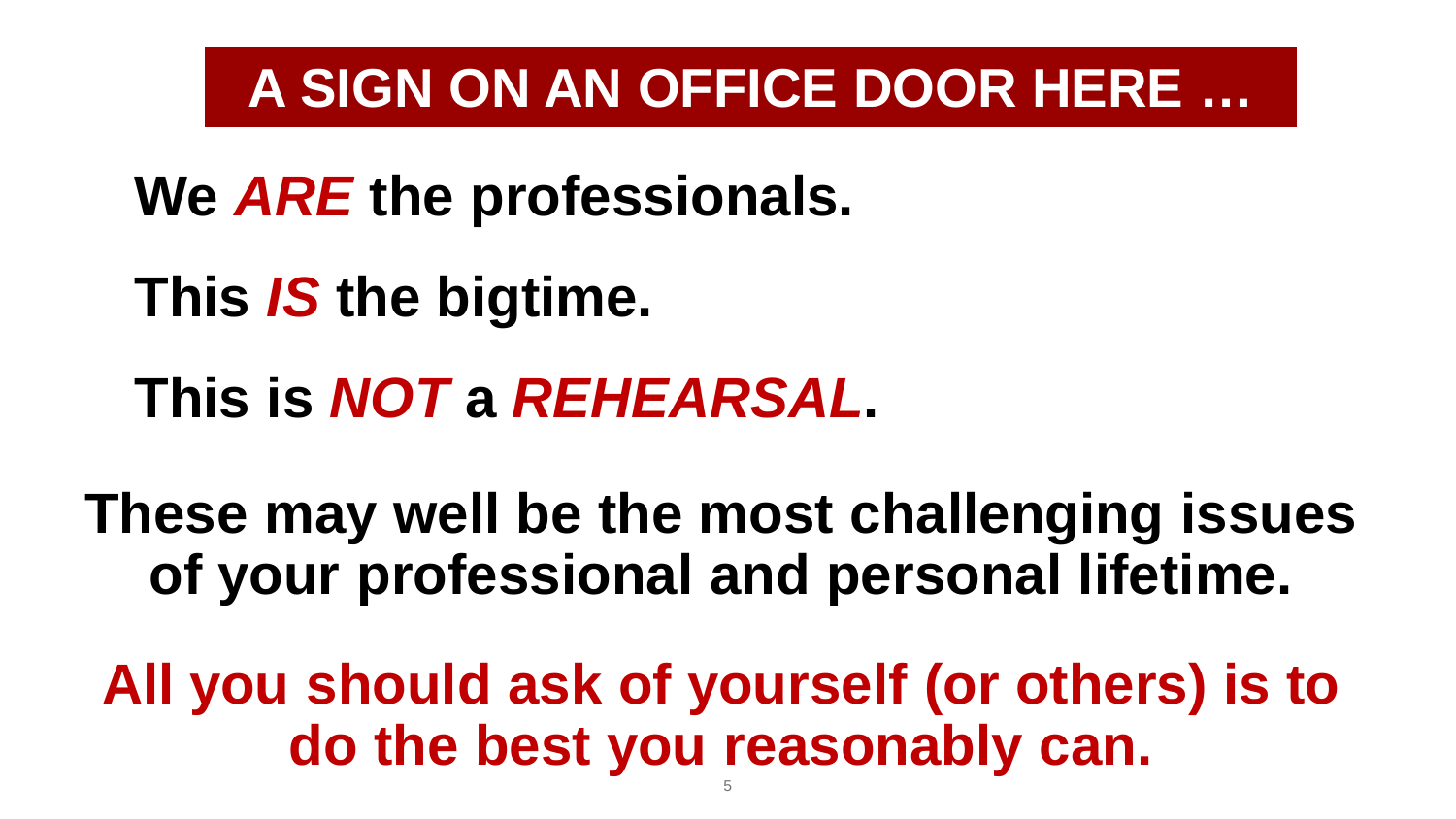### **Our Message To You … This** *MUST* **be done.**

# **This may be one of the** *HARDEST* **things that we have ever done.**

# *YOU* **can do it.**

# *ONLY* **you can do it.**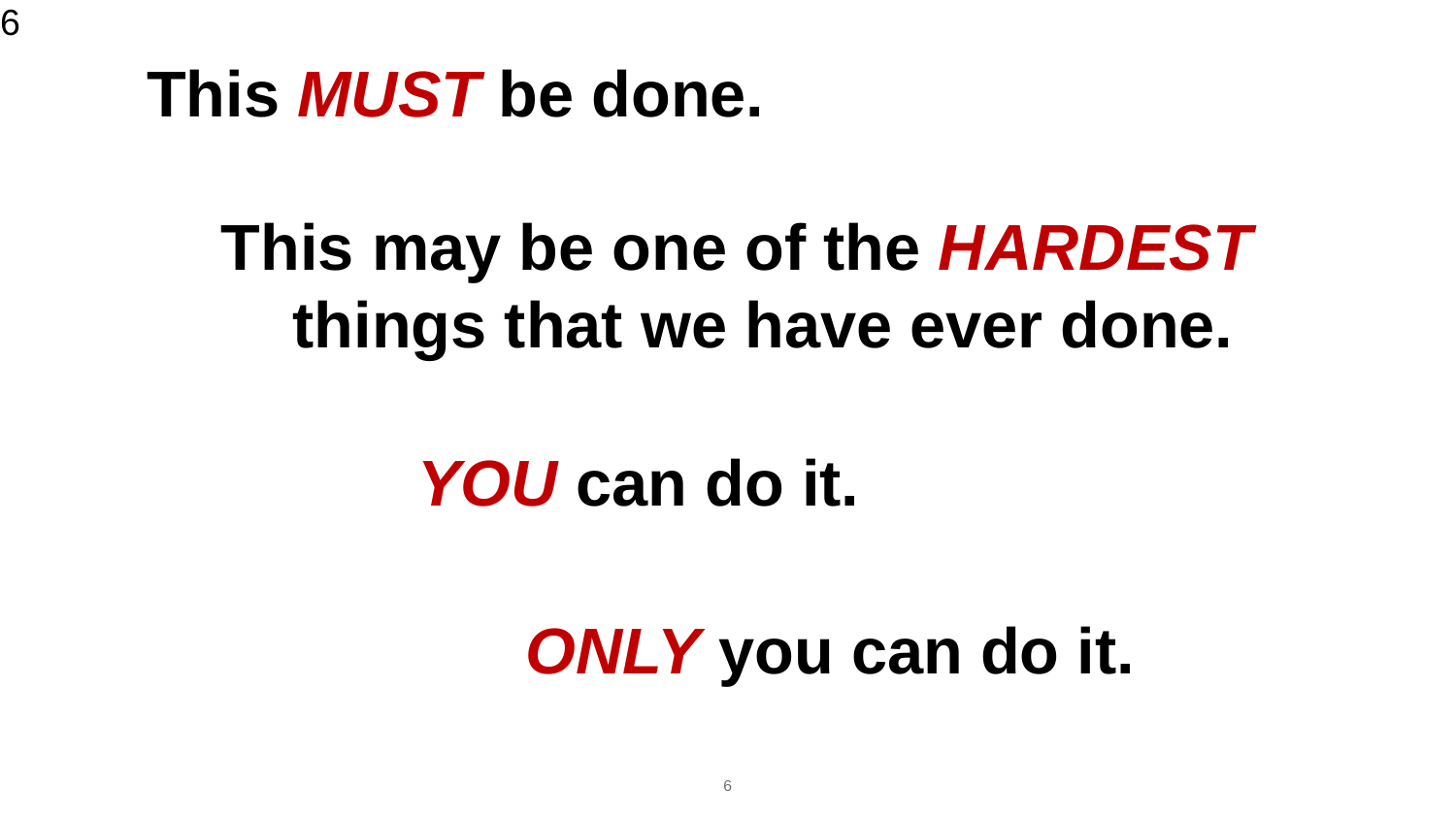### This time of year ...

7

### **Passover – Second Seder last Thursday**

# **Easter Sunday is tomorrow**

# **Vaisakhi is on Monday**

**Ramadan is approaching**